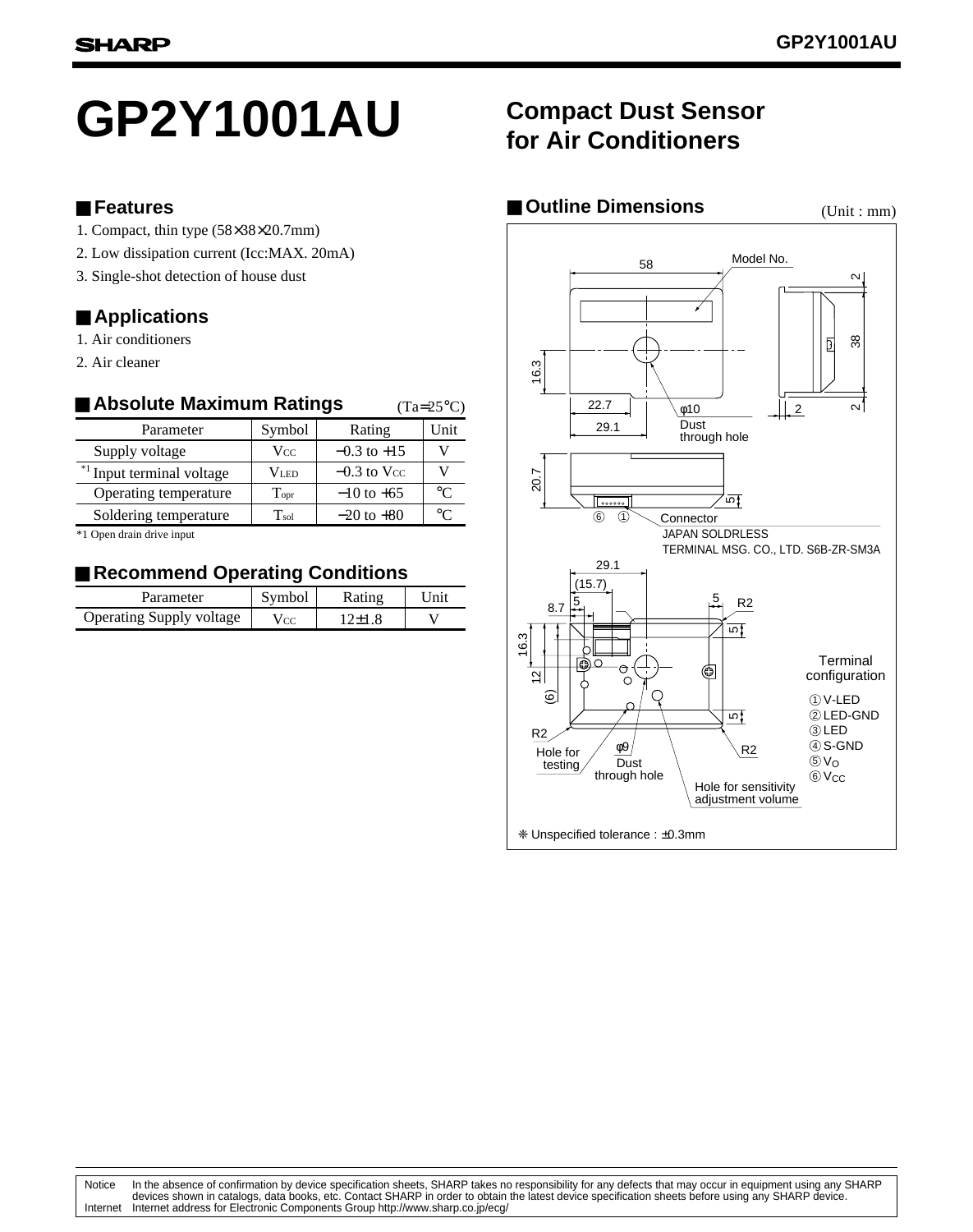#### ■ **Electro-optical Characteristics**

| $\blacksquare$ Electro-optical Characteristics<br>$(Ta=25\degree C, Vcc=12V)$ |             |                                                   |      |      |      |                 |
|-------------------------------------------------------------------------------|-------------|---------------------------------------------------|------|------|------|-----------------|
| Parameter                                                                     | Symbol      | Conditions                                        | MIN. | TYP. | MAX. | Unit            |
| Detecting sensitivity                                                         | K           | $*1 *2 *3 *4$                                     | 0.84 | 1.2  | 1.56 | $V/(0.1mg/m^3)$ |
| Output voltage (no dust)                                                      | $V_{OC}$    | $*2*3*4$                                          |      | 1.2  | 2.5  |                 |
| Output voltage range                                                          | $V_{OH}$    | <sup>*2 *3 *4</sup> R <sub>L</sub> =4.7k $\Omega$ | 10.2 |      |      |                 |
| LED terminal current                                                          | <b>ILED</b> | $*2*3*4$ LED terminal=0V                          |      |      | 20   | mA              |
| Dissipation current                                                           | lcc         | <sup>*2 *3</sup> $R_1 = \infty$                   |      |      | 20   | mA              |

\*1 Dust density shall be measured the density of Mild seven by using a digital dust indicator. (P-5L2 made by SIBATA SCIENTIFIC TECHNOLOGY LTD.)

Sensitivity:K shall be specified about output voltage change when dust density is changed 0.1mg/m<sup>3</sup>  $*2$  Input condition for LED input terminal (pulse driving condition) is shown in Fig.1

\*3 Refer to Fig.1

\*4 Refer to Fig.2

#### **Fig.1 Input Condition for LED Input Terminal**



#### **Fig.2 Sampling Timing of Output Pulse**



#### ■ Recommended Input Condition for LED Input Terminal

| Parameter   |    | Symbol   Recommendation   Unit |    |
|-------------|----|--------------------------------|----|
| Pulse cycle |    | 10+1                           | ms |
| Pulse width | Pw | $0.32+0.02$                    | ms |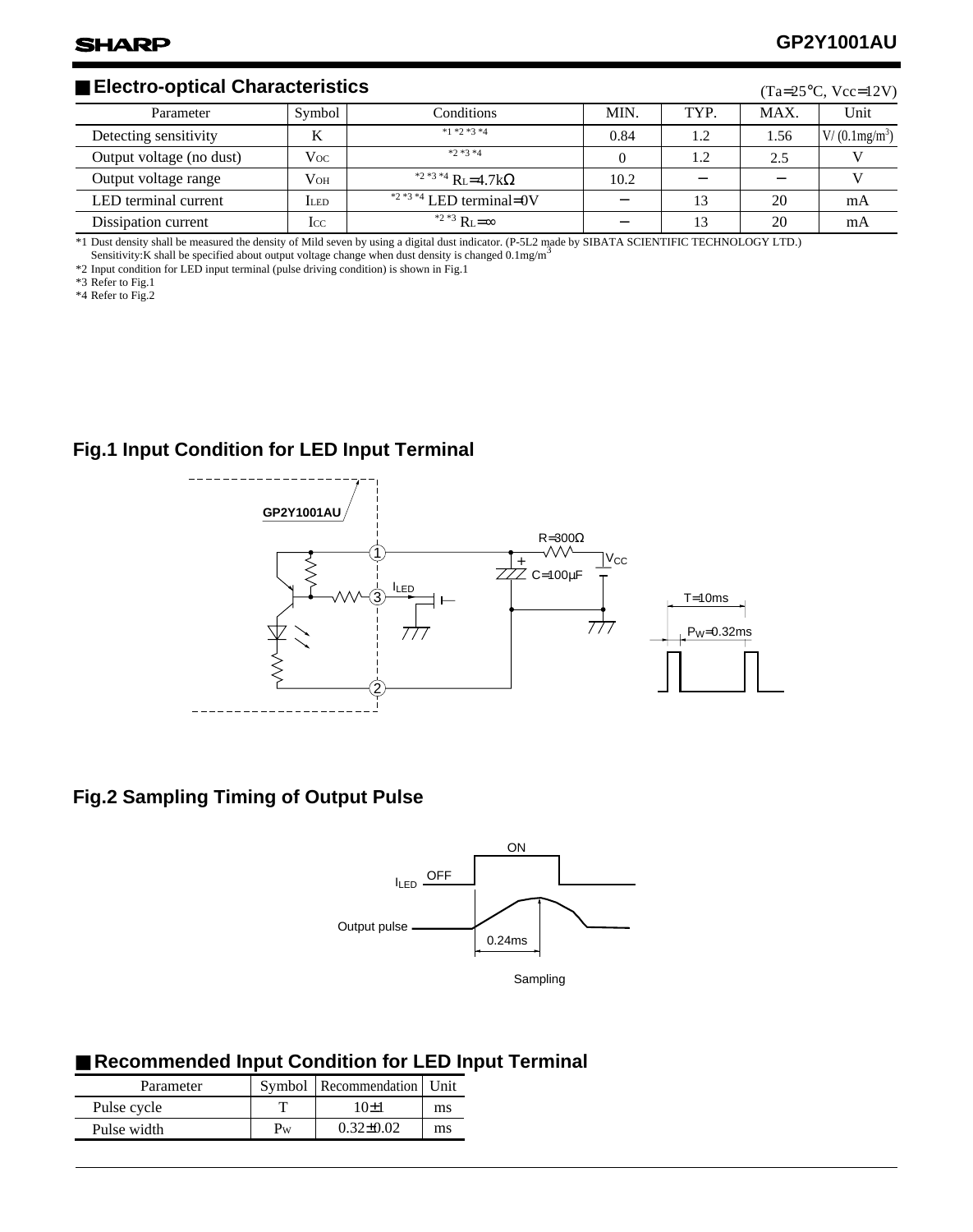### **Fig.3 Internal Block Diagram**



#### **Fig.4 Output Voltage vs. Dust Density**